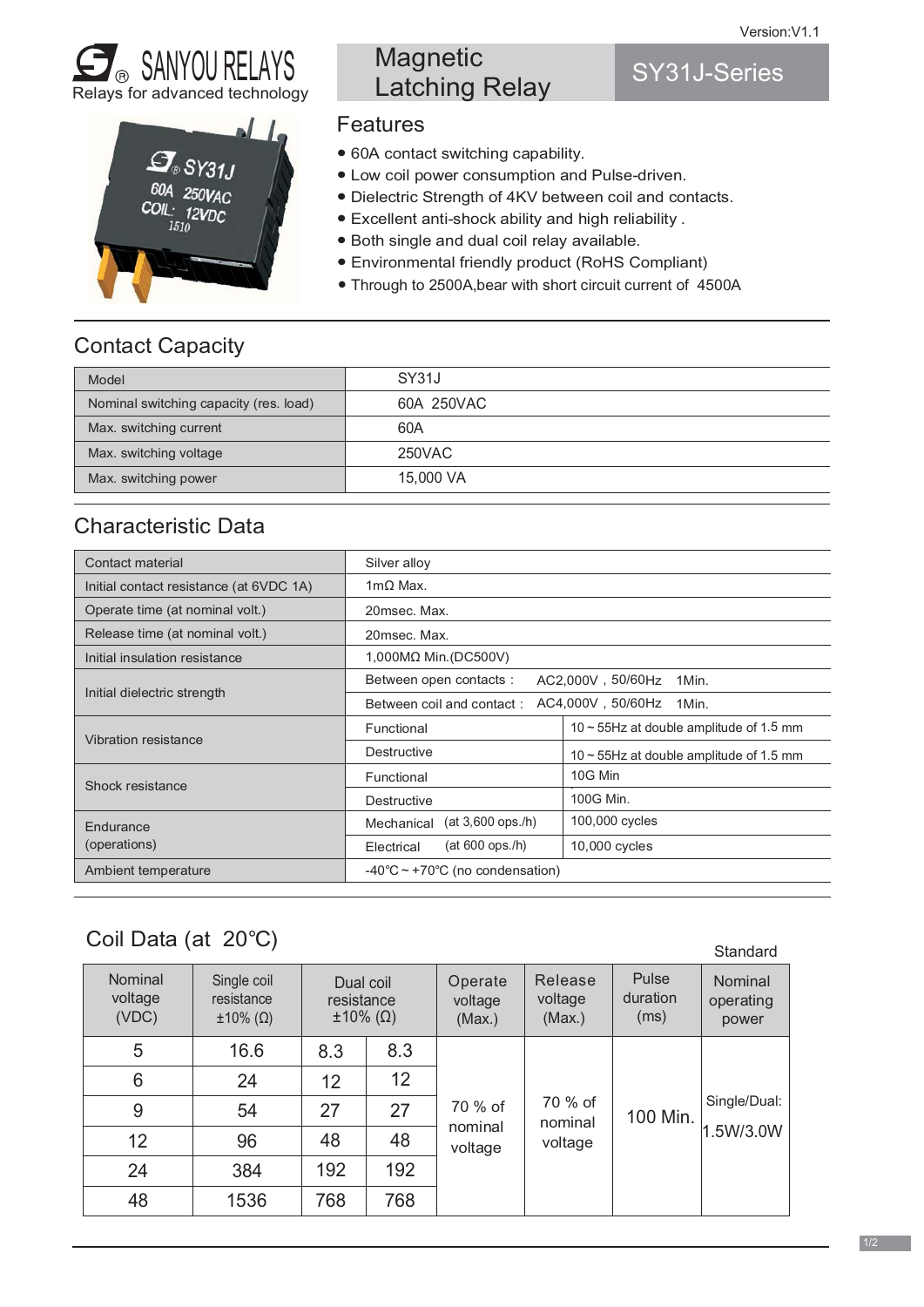| Coil Data $(at 20^{\circ}C)$<br>Sensitive |                                                      |                                                    |       |                               |                               |                           |                               |  |
|-------------------------------------------|------------------------------------------------------|----------------------------------------------------|-------|-------------------------------|-------------------------------|---------------------------|-------------------------------|--|
| Nominal<br>voltage<br>(VDC)               | Single coil<br>resistance<br>$\pm 10\%$ ( $\Omega$ ) | Dual coil<br>resistance<br>$\pm 10\%$ ( $\Omega$ ) |       | Operate<br>voltage<br>(Max.)  | Release<br>voltage<br>(Max.)  | Pulse<br>duration<br>(ms) | Nominal<br>operating<br>power |  |
| 5                                         | 25                                                   | 12.5                                               | 12.5  | 70 % of<br>nominal<br>voltage | 70 % of<br>nominal<br>voltage | 100 Min.                  | Single/Dual:<br>1W/2W         |  |
| 6                                         | 36                                                   | 18                                                 | 18    |                               |                               |                           |                               |  |
| 9                                         | 81                                                   | 40.5                                               | 40.5  |                               |                               |                           |                               |  |
| 12                                        | 144                                                  | 72                                                 | 72    |                               |                               |                           |                               |  |
| 24                                        | 576                                                  | 288                                                | 288   |                               |                               |                           |                               |  |
| 48                                        | 2304                                                 | 1,152                                              | 1,152 |                               |                               |                           |                               |  |

# Ordering Information



Outline Dimensions, Wiring Diagram, Mounting Holes (unit: mm)



●Intelligent electric meter ●Electric remote control ● Composite power switch ●Electrical device